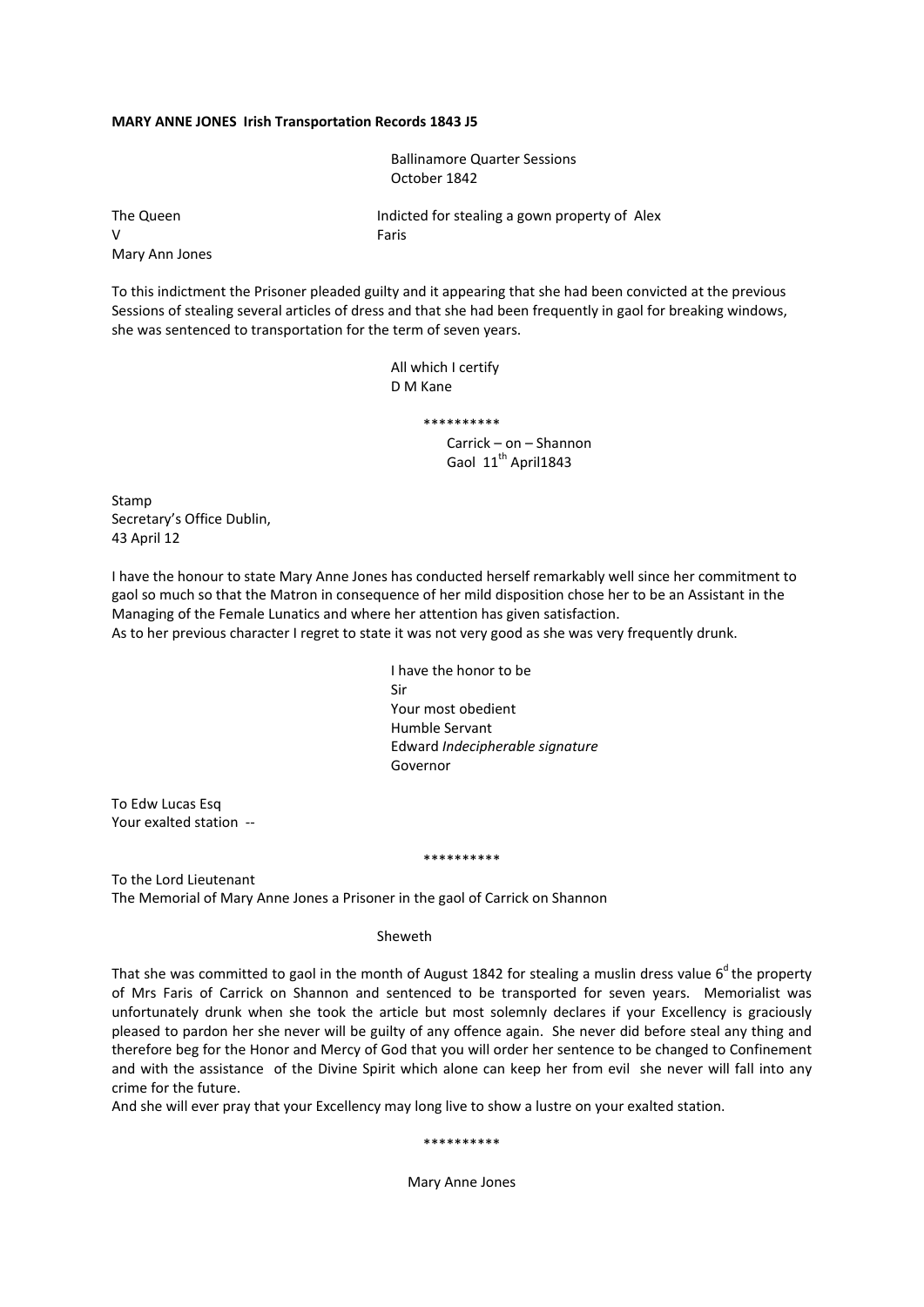Larceny = 7 years

The law must take its course

April 26 1843 Initials

Gaoler informed 27<sup>th</sup>

# $\textsf{Ass}^{\textsf{t}}$  Bar<sup>r</sup> ans<sup>d</sup> 28<sup>th</sup> 1843

# Addressed to His Excellency the Lord Lieutenant Castle Dublin

What was Prisoners previous character? What her conduct in gaol?

D Castle 10 April 1843

\*\*\*\*\*\*\*\*\*\*

Stamped Secretary's Office, Dublin, 43 April 25

 [..] Up Fitz.. St April 25. 1843

I have the honour to acknowledge receipt of your letter &t he Memorial of Mary Ann Jones under sentence of transportation & send my report of the case for the information of the Lord Lieutenant. I beg also to send a copy of the information sworn against the Prisoner and to state that she was represented to me as a person of loose character.

> I have the honour to be Sir Your obedient Servant D W (Kane?)

E. Lucas Esqr

**\*\*\*\*\*\*\*\*\*\***

Information of Muse Mc Dowell Sworn before John Little Esq<sup>r</sup> On the 2<sup>nd</sup> day of August 1842

Saith

That on Thursday the 28<sup>th</sup> of July last between the hours of two and three o'clock in the afternoon of said day left spread on the grass and afterwards on the hedge near the rear of her Master's Garden along with other articles of clothes for the purpose of drying same a white Muslin Gown belonging to her mistress Mrs Faris of Shannon Lodge. Inf<sup>t</sup> saith that in the evening of said day when she went out to gather in whatever of the said articles that had remained out and of which said gown was one Inf<sup>t</sup> missed same saith the Gown now produced by the Police Constable is the same Gown she had so left out to dry at the time and place above mentioned.

Information of Thomas Devine Sworn before John Little Esq<sup>r</sup> On the 2<sup>nd</sup> day of August 1842